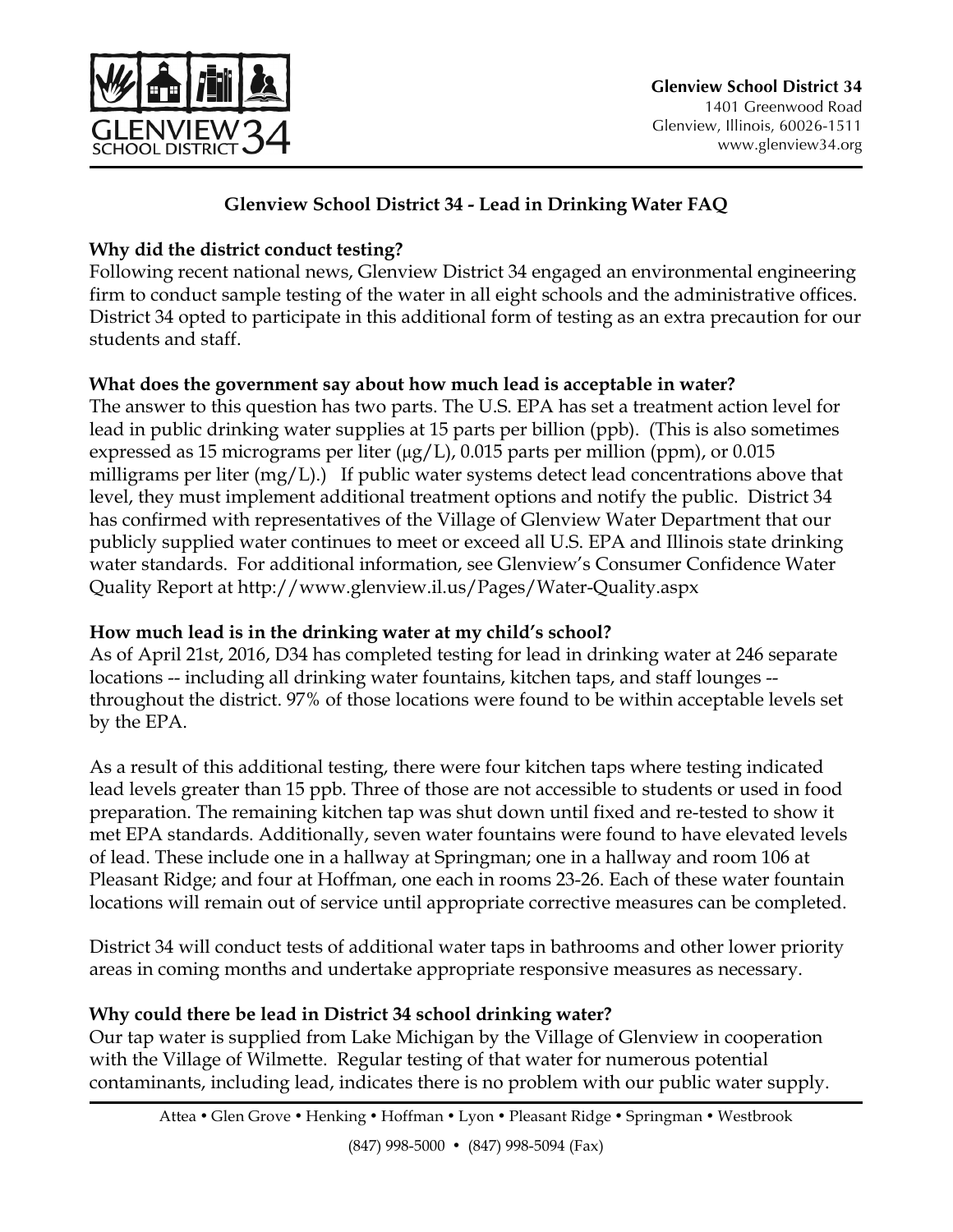

Although the amount of lead allowed to be used in water fixtures and plumbing materials (as well as in gasoline, paint, cooking pans, and other household goods) has been declining over many years, it is very common for water pipes, fountain/faucet fixtures, and plumbing solder, to have parts that contain some amount of lead. In general, older parts contain more lead than newer parts, and lead can be released into tap water from these materials over time through a process called leaching. The amount of leaching, if any, that occurs depends not only on how much lead may be present in the plumbing materials themselves, but on other factors such as the pH of the water, whether the water is heated, and the amount and frequency of water flushing through the plumbing system.

## **What is lead?**

Lead is a naturally occurring, bluish-gray metal found in small amounts in the earth's crust. Lead in air is usually released by power plants or smelters. Lead in soil and water usually occurs from natural sources in the ground, or when lead settles out of the air. (The use of unleaded gasoline in recent decades has greatly reduced the total amount of airborne lead, and reduced the amount that settles to the ground.)

## **Is exposure to lead a health concern?**

Lead is a concern because it is a toxic metal that can cause immediate effects at high doses and long term effects if it builds up in the body over many years. Children are more vulnerable to lead because their bodies are smaller, and because they are still developing. Pregnant women and their unborn babies are also at higher risk for negative health effects associated with lead exposure. See American Water Association DrinkTap.Org http://www.drinktap.org/water-info/whats-in-my-water/lead-inwater.aspx#sthash.iVjLJSES.dpuf

#### **How can children come into contact with lead?**

Lead is commonly found, usually at low levels, in food, air, soil, and water (both at school and at home). The most common source of children's overexposure to lead is aging leadbased paint. Lead-based paint is often found in homes that were painted or built before 1978. In these homes, old paint can peel, chip, or weather to produce dust that contains lead. Other household/consumer products may also contain lead.

## **What types of health effects can be caused by exposure to lead?**

Depending on the amount of exposure, lead can impact many body systems. The most common symptoms of lead poisoning include effects on learning, behavior (attention span, hyperactivity), growth, hearing problems, headaches, and anemia (including fatigue). Children are considered more sensitive than adults to lead's health effects, especially effects involving development and learning. Children are most sensitive to these types of effects from the ages of birth until four years old.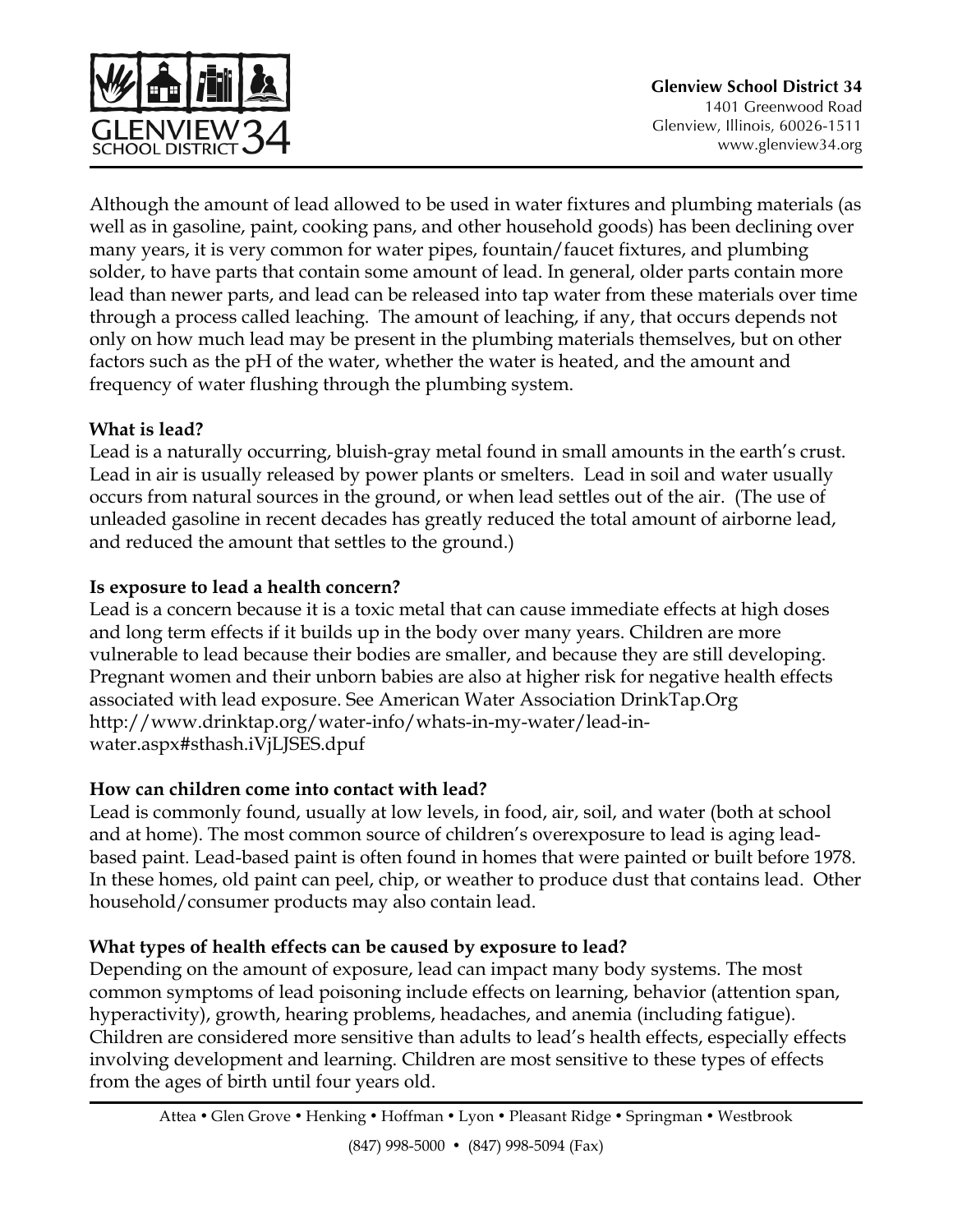

A child's blood lead concentration depends on their environment, habits, and nutritional status. Each of these can influence lead absorption. In other words, children living, playing, or studying in the same general environment can have very different lead concentrations in their bloodstream depending on their individual habits and nutritional status. Similarly, children's potential lead exposure may change as they age or change residences, habits or environments. See PEHSU Medical Management Recommendations http://www.pehsu.net/\_Library/facts/medical-mgmnt-childhood-lead-exposure-June-2013.pdf

### **Does washing hands or showering in lead-contaminated water pose a risk?**

No. According to the U.S. EPA, washing hands, and even bathing or showering, should be safe for children and adults, even if the water contains lead over U.S. EPA's action level. This is because human skin does not absorb lead in water. See https://www.epa.gov/yourdrinking-water/basic-information-about-lead-drinking-water#health

### **How were these water samples collected and tested?**

These samples were collected by Hygieneering, Inc., an independent environmental engineering firm, under the direction of certified industrial hygienist and certified hazardous materials professionals. The samples were then analyzed by independent licensed laboratories in accordance with applicable governmental and industry standards.

Throughout this testing process, we have been guided by the advice and services of licensed environmental engineers and independent laboratories. We also shared all of our test results with Dr. Jerrold Leikin, a leading medical toxicologist based at NorthShore University HealthSystem. It is through Dr. Leikin's confirmation that we were able to earlier share with confidence that it is very unlikely that our students or staff would have any adverse health effects solely attributable to water quality at Glenview District 34 Schools. This is the case even if we make very cautious assumptions about the amount of water intake by our youngest students at the locations showing the highest levels of lead concentration.

## **How are lead levels measured in people?**

When scientists evaluate health effects from lead exposure, they usually look at the amount of lead found in blood or "blood lead level" (BLL), which is expressed in micrograms of lead per deciliter of blood, or "µg/dL". Blood testing is the most useful available measure for assessing lead exposure in children. Results from these tests can be compared to established governmental guideline levels, such as those from the Centers for Disease Control (CDC). Parents or guardians with any concerns about their children's potential exposure to lead from any source(s) should consult their pediatrician or a toxicologist about whether blood or other diagnostic testing is advisable. Blood lead level tests are covered by Medicaid and most private health insurance.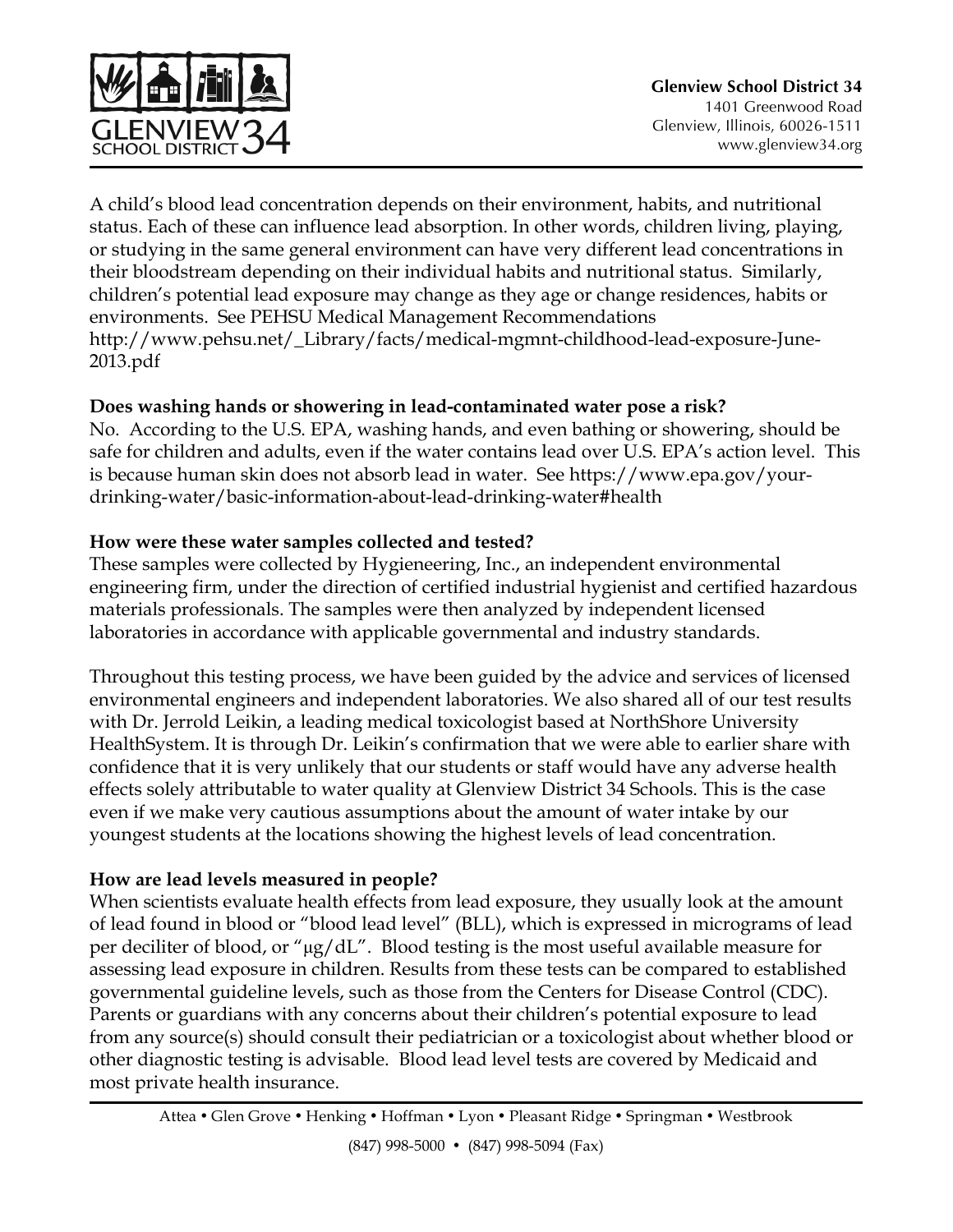

## **What do blood lead test results mean?**

The CDC is the leading authority providing guidelines on interpreting the results of blood lead tests. Experts now use a reference level of 5 micrograms per deciliter (5 µg/dL) to identify children with blood lead levels that are much higher than most children's levels.

To put current average blood lead levels in perspective, the average blood lead level in the 1970's for children ages 1-5 was about 15 µg/dL. The average blood lead level for the same age group in 2000 was 2.2 µg/dL, about one-seventh (1/7) as much. Blood lead levels for all ages in the U.S. population have declined significantly over the last several decades due to the removal of lead from gasoline, the decreased use of lead-based paint, and the removal of lead-based solder in food cans.

Medical monitoring is advised for children with BLL equal to or greater than 5  $\mu$ g/dL, and various forms of nutritional, environmental, and medical interventions may be appropriate depending upon the measured BLL. If parents or guardians have any concerns about their children's potential exposure to lead from any source(s), they should consult with their pediatrician of a toxicologist. For more information, see CDC's webpage at http://www/cdc/gov/nceh/lead/nlppw.htm

# **Where can I go for more information?**

U.S. EPA's Website on Lead http://www.epa.gov/lead/ and on Lead in Drinking Water http://water.epa.gov/drink/info/lead/index.cfm

U.S. EPA's Website on Reducing Lead in Drinking Water in Schools and Day Care Centers http://water.epa.gov/drink/info/lead/schools\_index.cfm

Centers for Disease Control and Prevention's (CDC) Website on Lead http://cdc.gov/lead/ and CDC Childhood Lead Poisoning Prevention Program http://www.cdc.gov/nceh/lead/about/program.htm

National Lead Information Center Hotline: (800) 424-LEAD

EPA's Safe Drinking Water Hotline: (800) 426-4791

American Water Works Association DrinkTap Website – What's in My Water? http://www.drinktap.org/water-info/whats-in-my-water.aspx

Attea • Glen Grove • Henking • Hoffman • Lyon • Pleasant Ridge • Springman • Westbrook

(847) 998-5000 • (847) 998-5094 (Fax)